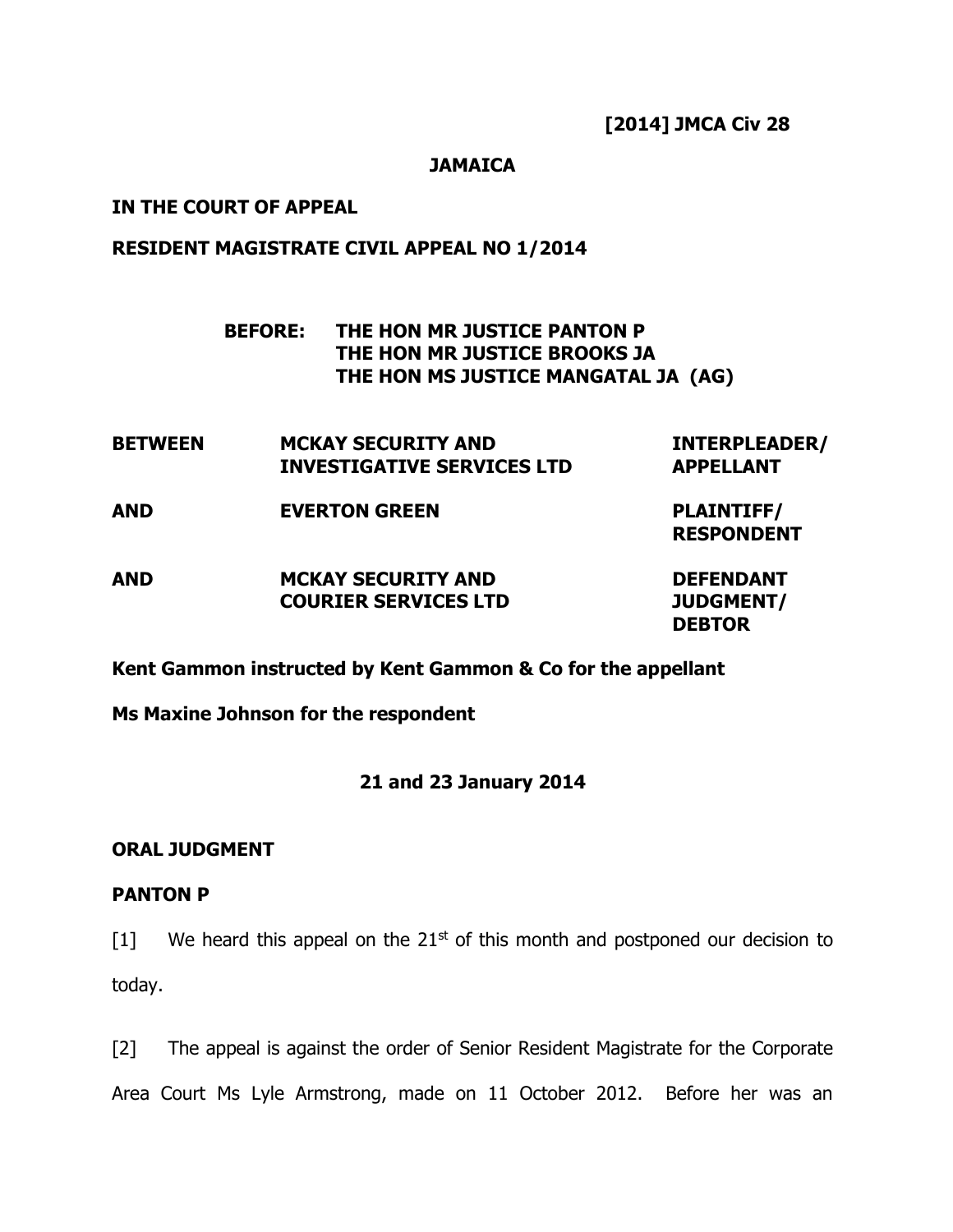application to set aside a warrant of levy and also to set aside a default judgment that had been obtained in this matter on 25 July 2005.

[3] The learned Resident Magistrate ruled that the clerk of the courts had no authority to sign the warrant of levy and that the warrant of levy that had been executed had to be vacated. However, in respect of the default judgment she ruled that, that application will not be granted and that the default judgment would remain in force but she granted leave to appeal. Now, this case is heading for its tenth year. As long ago as 12 January 2005 the respondent filed a plaint in the Corporate Area Civil Court claiming the sum of \$128,280.00 being an amount which he claimed from McKay Security & Courier Services Ltd for annual vacation leave and sick leave as well as notice pay.

[4] The respondent Everton Green claimed that he had been employed to this company from 3 July 1990 until 23 August 2004 when he was summarily removed from duties by the operations manager and no further duties assigned to him.

[5] The matter came before the Corporate Area Civil Court on several occasions and the indications on the record and in the court sheets are that on 27 May 2005 someone claiming to be Alton Graham appeared representing the defendant's company. There is indication that on at least one date there was an attorney for the defendant present and eventually the matter was fixed for default judgment, firstly, on 15 July and secondly on 25 July. On 25 July default judgment was entered for the sum of \$71,640.00 plus costs and interest. Now, proceedings from this: there were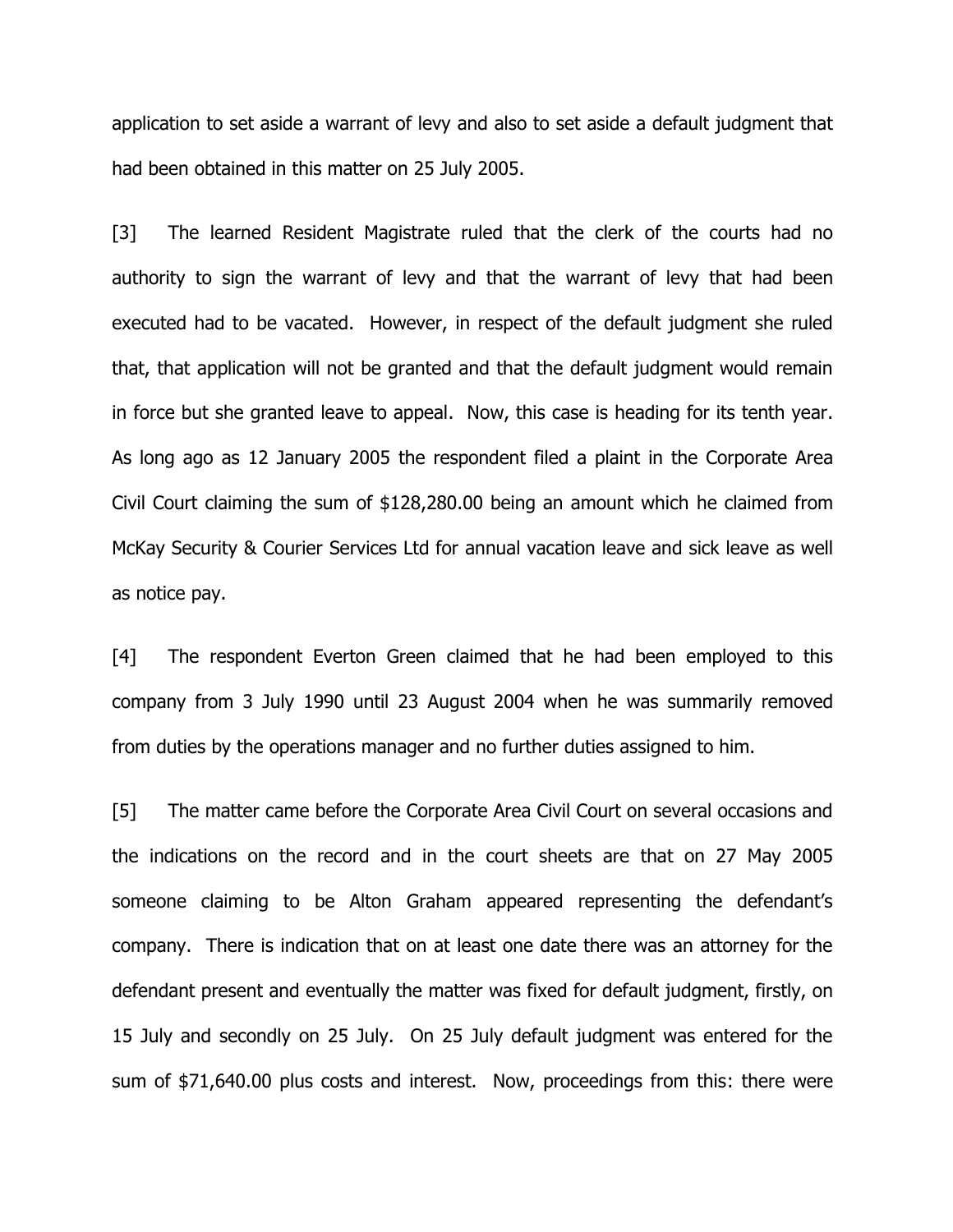two writs issued – writs of Fiere Facias issued first on 17 August 2005 when it was returned that there were no goods and another issued on 15 February 2012, this time against McKay Security Investigative Services Limited formally known as McKay Security and Courier Services Limited, that is a brief history. However, the history would not be complete unless it is also mention that eight days after the respondent was removed from duty, a letter signed by Michelle Grannum as secretary was directed to the Private Security Regulations Authority requesting that the attached list of security officers be transferred from McKay Security and Courier Services Limited to McKay Security and Investigative Services Limited and the letter indicated "Thanks for your usual co-operation". There was also an indication that on 28 December 2004 a letter was written to the Registrar of Companies requesting that the company McKay Security and Courier Services Limited be removed from the Register. However, the indications are that, that letter was not acted on until July 2011, if there is to be an understanding of paragraphs 4 and 5, particularly paragraph 5 of an affidavit filed by Jason McKay, one of the two directors of the two companies on 29 February 2012. In that affidavit Mr McKay said:

> "That the Defendant is a separate and distinct company from the Interpleader and the said companies has no relationship whatsoever."

[6] When the matter came before Her Honour, the Senior Resident Magistrate, she took into consideration the legislation that governs her jurisdiction and she stated thus:

> "It is my ruling that the Default Judgment obtained 7 years 2 1/2 months ago on July 25, 2005 should not be set aside, because: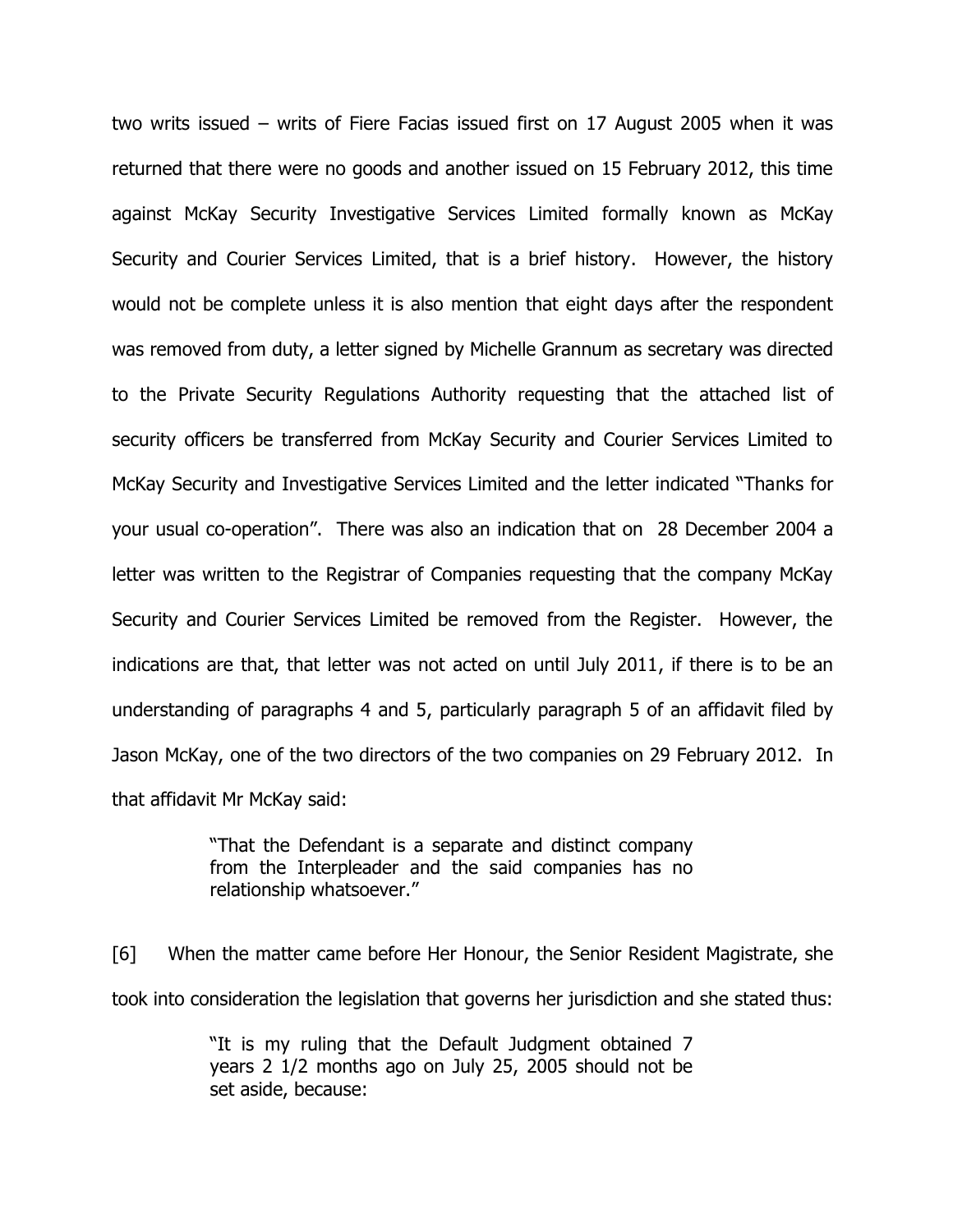- 1) There was more than sufficient time and ample opportunity to have applied to set aside the Default Judgment before February 24, 2012. This application to set aside has not been made within a reasonable time.
- 2) When I enquired from Counsel of the reason for the delay, Counsel submitted that they did not apply to set the Default Judgment aside 'because it was not a requirement then in 2010, because we were not required or instructed to do so and were dealing with strictly with the garnishee proceedings'.

That, in my view, **is not a reasonable excuse.** The application to set aside has **not been made within a reasonable time.**

3) Counsel had submitted that they wished to set aside the Default Judgment because they were never served and didn't know it until 2010, when the garnishee proceeding was brought.

Contrary to that however, is the fact of the Affidavit of Service of January 26, 2005 duly executed, signed by process server and sworn to by the Justice of the Peace.

Counsel indicated he was seeing the Affidavit of Service for the first time.

- 4) On being shown the Affidavit of Service Counsel then questioned:
	- a) Whether Michelle Grannum was ever served.
	- b) That it proports service on her as Managing Director and she is not Managing Director.
	- c) That contrary to the Constabulary Force Act Section 14 (but it's really Section 13) the document was served by a Constable Wright.
	- d) That there is a notation on file to write to the Defendant.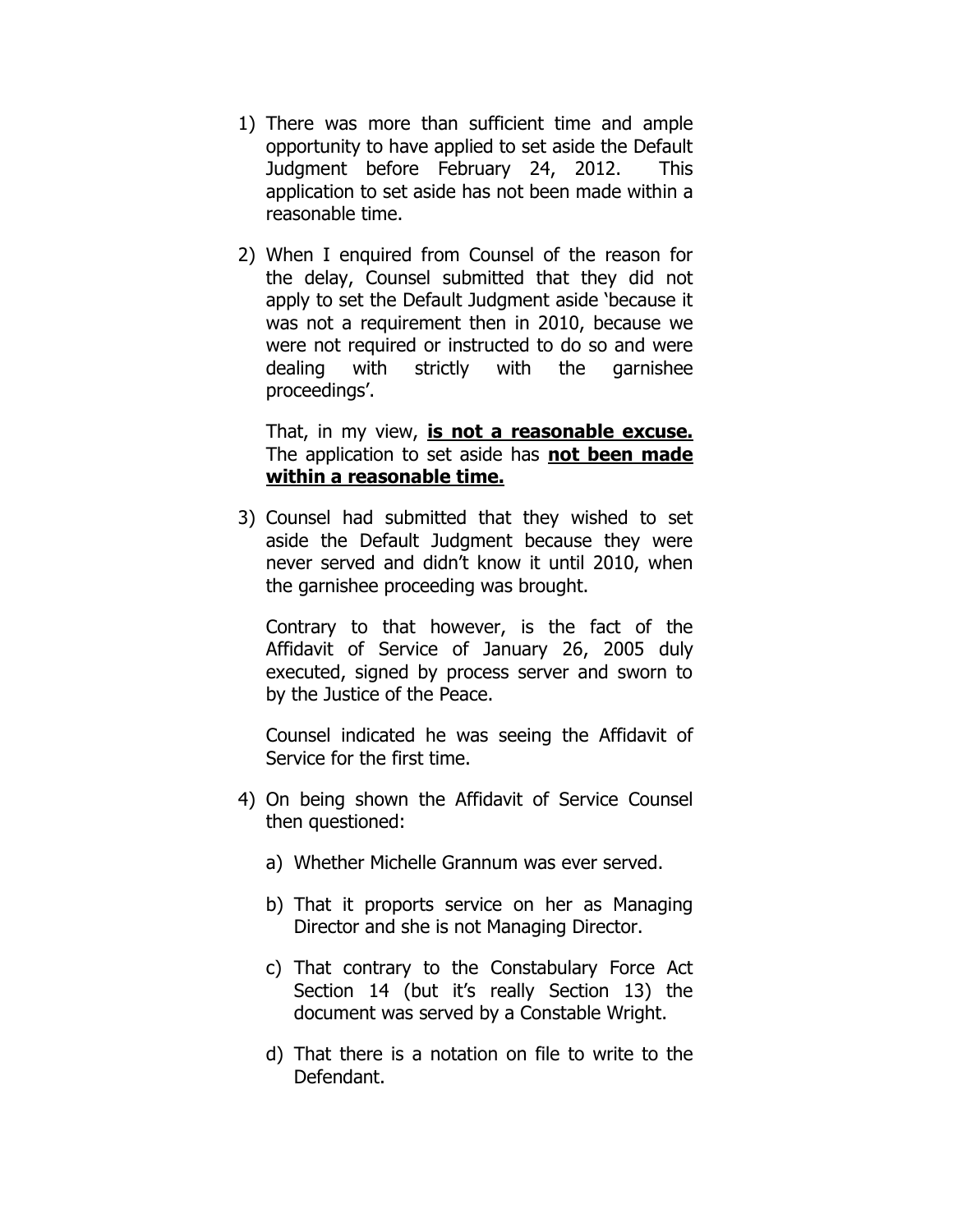The response to these latter submissions is that if there were defects, these were cured by the Defendant's attendance by himself and his attorney **on more than one occasion!** The court sheet records and the file speak for themselves. In fact, the matter was before the court on at least 5 occasions before and it was only on the **6 th occasion July 25, 2005,** that the default Judgment was taken. Some examples of these dates were February 18 2005, May 27 2005 when both Defendant and his Attorney were present but not ready, June 2, 2005 trial date, all parties were present and trial set for July 8, 2005 etc.

5) There is nothing in either counsel's Affidavit or his submissions as to his 'Merits' i.e. in the action itself there is some prospect of his being at least partially successful – no defence good or otherwise."

Those were the reasons given by the learned Resident Magistrate.

[7] Mr Gammon, on behalf of the appellant, has repeated before us the points that he made before the learned Senior Resident Magistrate. He has in addition, stressed that there is no judgment against the appellant. The judge should have exercised her discretion in favour of the judgment debtor. He said there were triable issues of fact. The judge should have said there are triable issues. Among the triable issues that Mr Gammon mentioned was that the respondent was not employed to the appellant and in fact, he said he was referring to paragraph 4 of Mr McKay's affidavit which reads:

> "4. That as far as I know the Defendant company would give the Plaintiff from time to time some money to keep vendors off the side walk in Downtown, Kingston but the Plaintiff was not employed to the Defendant company."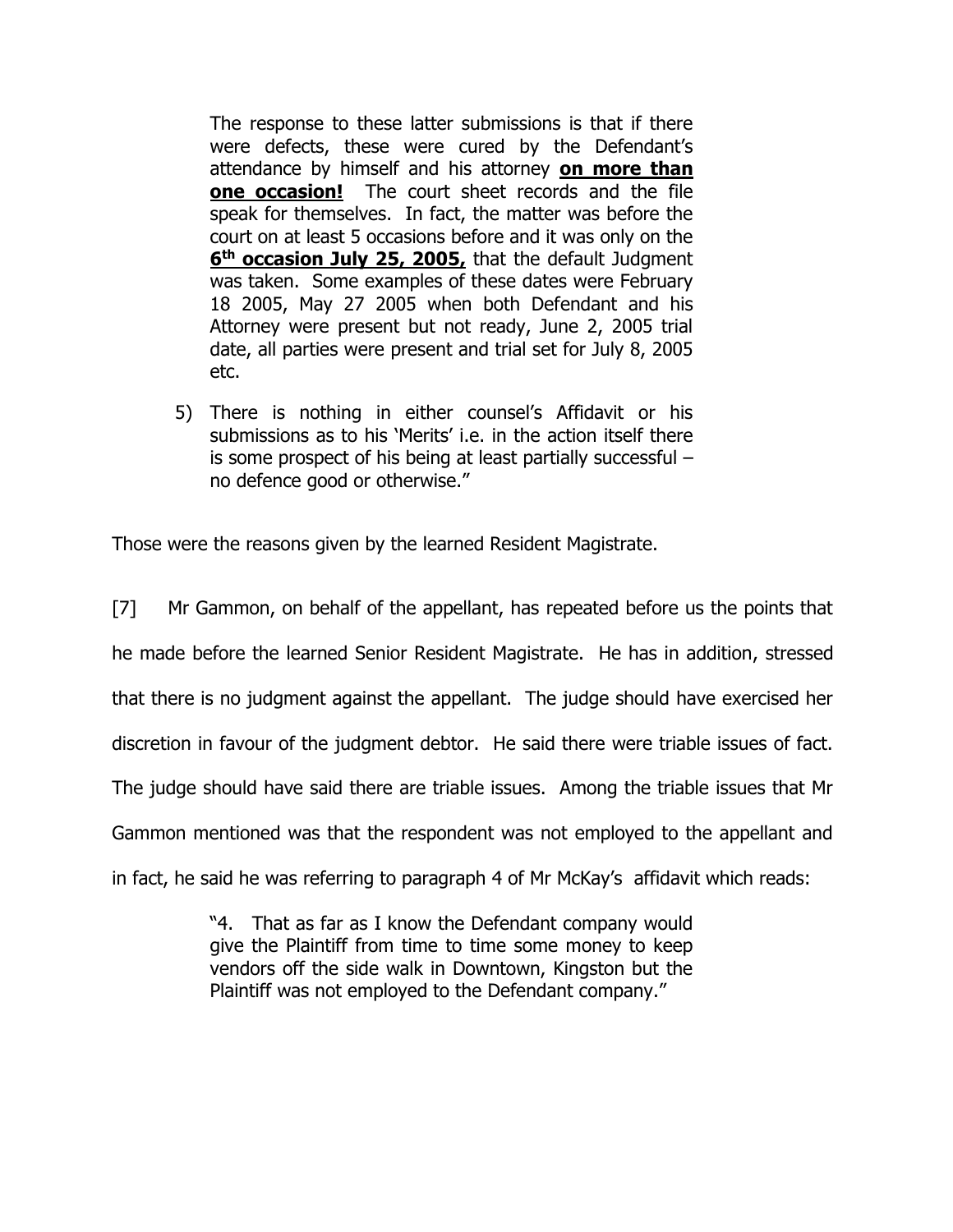However, there is abundant evidence indicating the issue of an identification card to the respondent as a security employee so it is baffling to us that the company would have issued an identification card to someone to help keep vendors off the sidewalk downtown and there are indications that this person who was supposed to be keeping vendors off the sidewalk was also signing a register at the company. So, the question of a triable issue is really not one that has any merit.

[8] Mr Gammon did stress lack of service, however, as the Senior Resident Magistrate indicated, someone did appear as a representative of the defendant company (the appellant) and in those circumstances the appellant was duty-bound to follow the proceedings. Once a representative has turned up on behalf of the company and is now aware of the proceedings, there is a duty on that part to follow the proceedings and to take the necessary steps to ensure that there is representation. There is absolutely no reason why the respondent should have been required to be attending court with regularity, with a view to giving evidence and the appellant chose not to appear.

[9] In these circumstances we are in full agreement with the Senior Resident Magistrate in refusing to set aside this default judgment. In passing, the final comment we would make is that we sincerely hope, given that letter that was written by Ms Grannum on 31 August 2004, that this is not a case of "ginnalship" because to be saying that there is no connection between the companies seem unworthy, given that letter.